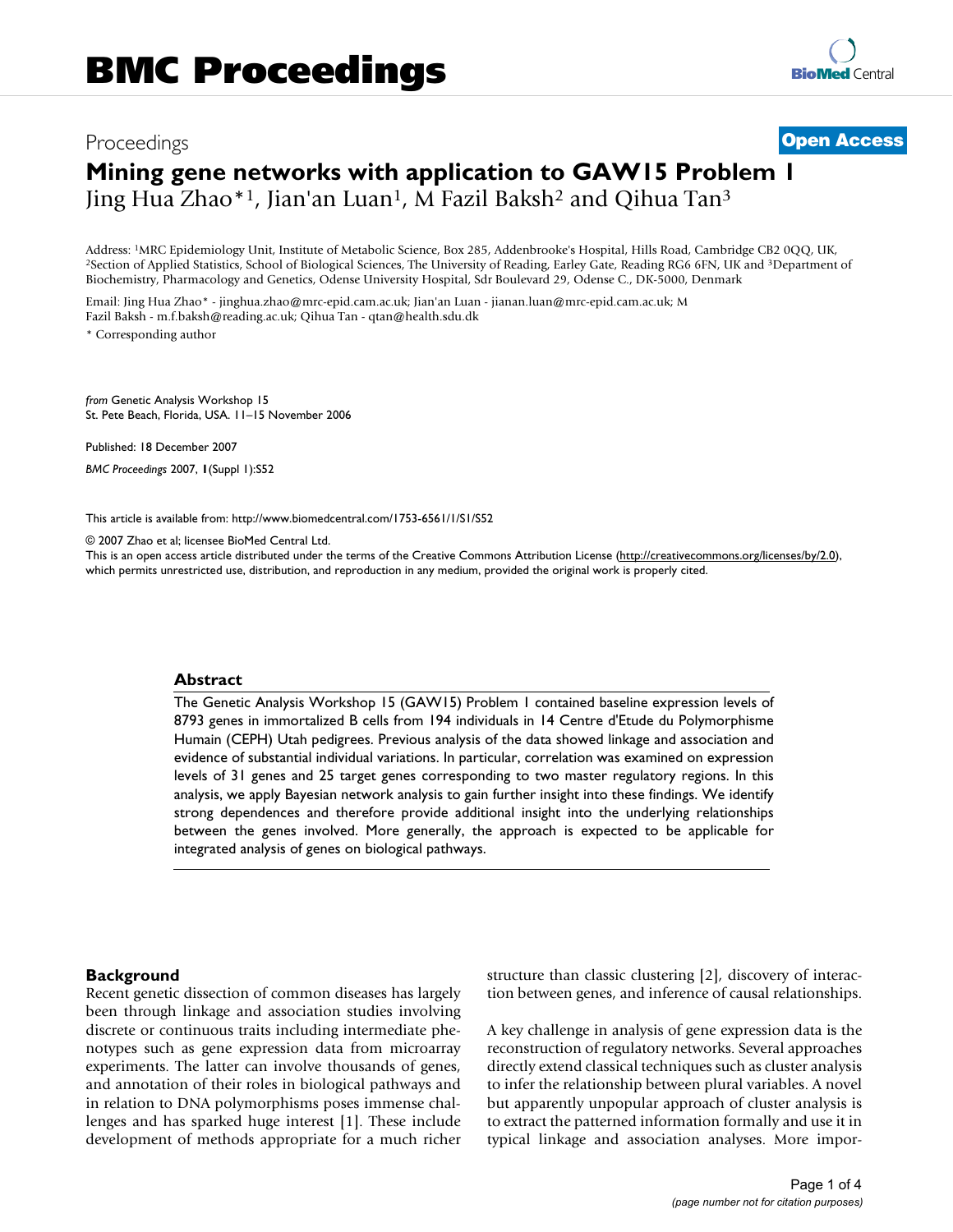tantly, cluster analysis can be followed by Gaussian graphical modelling [2,3] and multivariate analysis in which a partial correlation coefficient (instead of a correlation coefficient) is used to measure the direct interaction between variables. In graphical modelling, the relationship between plural variables is represented as an independence graph  $G = (V, E)$ , whose vertices V denote variables and edges E denote conditional dependence structure. Other approaches include regularization and moderation for suitable estimates of the covariance matrix and its inverse, by a full Bayesian or an empirical Bayes approach and followed by heuristic searches for an optimal graphical model [http://www.strimmerlab.org/notes/](http://www.strimmerlab.org/notes/ggm.html) [ggm.html](http://www.strimmerlab.org/notes/ggm.html). A Bayesian network is notable because it provides a natural approach to model regulatory networks. As has been argued elsewhere [4], if the expression level of a given gene is regulated by certain proteins then it should be a function of the active levels of these proteins. Due to biological variability and measurement errors, the function would be stochastic rather than deterministic. A Bayesian network uses a generic analytic approach for identifying robust predictors of among-individual variation in expression levels, intermediate phenotypes, or disease end points. It has been successfully applied to *APOE* gene variation and plasma lipid levels [5]. Mathematical details on Bayesian networks are available [6], as is a comprehensive survey of genomic approaches to biological pathways [7].

The Problem 1 data from Genetic Analysis Workshop 15 (GAW15) offers an excellent opportunity for investigating the utility of Bayesian networks. An earlier report [8] showed evidence of substantial variation in expression levels between individuals and association with singlenucleotide polymorphisms (SNPs), as well as a cluster of 25 of 31 target genes in two master regulatory regions. Here, as a further step of analysis, we performed Bayesian network modelling to gain insight into these findings.

# **Methods**

Gene expression levels, treated as continuous variables, can be assumed to follow a multivariate normal distribution, and to be consistent with a Bayesian network with linear Gaussian conditional densities. The prior of this network is characterized by a prior network reflecting our belief in the joint distribution of the variables in question, and equivalent sample size (ESS) effectively behaving as if it was calculated from a "prior" data set of that size. For instance, without *a priori* knowledge of the regulatory network, the prior network could be one in which all expression levels are independent in order to avoid explicitly biasing the learning procedure to a particular edge. The common approach to the learning procedure starts with a training set and evaluates networks according to an asymptotically consistent scoring function that is obtained through the Bayesian framework [6]. In the case of B-course software<http://b-course.hiit.fi> to be used here, discretisation of continuous data has been applied to capture the nonlinear relationship between variables and the choice of prior is such that the resulting ESS prior distribution is close to Jeffrey's prior. The software infers causal relationship according to the statistical dependence under some additional assumptions concerning latent variables. Mathematical details, including the definition of Jeffrey's prior, are given elsewhere [9].

The GAW15 Problem 1 consists of 194 individuals from 14 three-generation CEPH (Centre d'Etude du Polymorphisme Humain) pedigrees, with baseline expression levels of genes in immortalized B-cells. The data provided contains expression of 8793 genes. Following an earlier investigation [8], expressions whose variations are greater among individuals than within individuals are considered, leading to 3554 expressions. By further considering the evidence of master regulations, mapping was done without taking into account possible relationships among phenotypes, leading to 25 of the 31 target genes. These were used here for the network analysis, involving 56 unrelated individuals.

Affymetrix CEL-files were preprocessed with BioConductor package *affy*, but the target gene expressions were used directly. The probe set IDs were matched with the annotation database of human genome focus array distributed with GAW15 Problem 1 and from the Affymetrix website [http://www.affymetrix.com.](http://www.affymetrix.com) All data management, correlation and hierarchical cluster analysis were done with the R system [http://www.r-project.org.](http://www.r-project.org)

# **Results**

Cluster analysis shows that the dendrogram (not shown) differs somewhat from the earlier report [8], possibly due to difference in sample sizes. Network analysis using Bcourse (100th checkpoint) showed that the following genes are independent of any other genes in the model: *NFYC*, *LSM3*, *RAN*, *VAMP2*, *RAP80*, *INPP5A*, *STC2*, and *SNRPB*. Edges *TIMM17A* to *NDUFB2* and *RPN2* to *MIR16* are very strong and removing any of them would result in a model with probability less than one millionth that of the original model. Other results are shown in Table 1. Removing any of the edges in Edge Set 1 from the chosen model would decrease the probability of the model to less than one thousandth the probability of the original model, while removing any of the edges in Edge Set 2 decreases the probability of the model by the ratio listed. The network models are shown in Figures 1 and 2. The socalled causal structure assumes that dependencies between variables are due to causal relationships between variables in the model.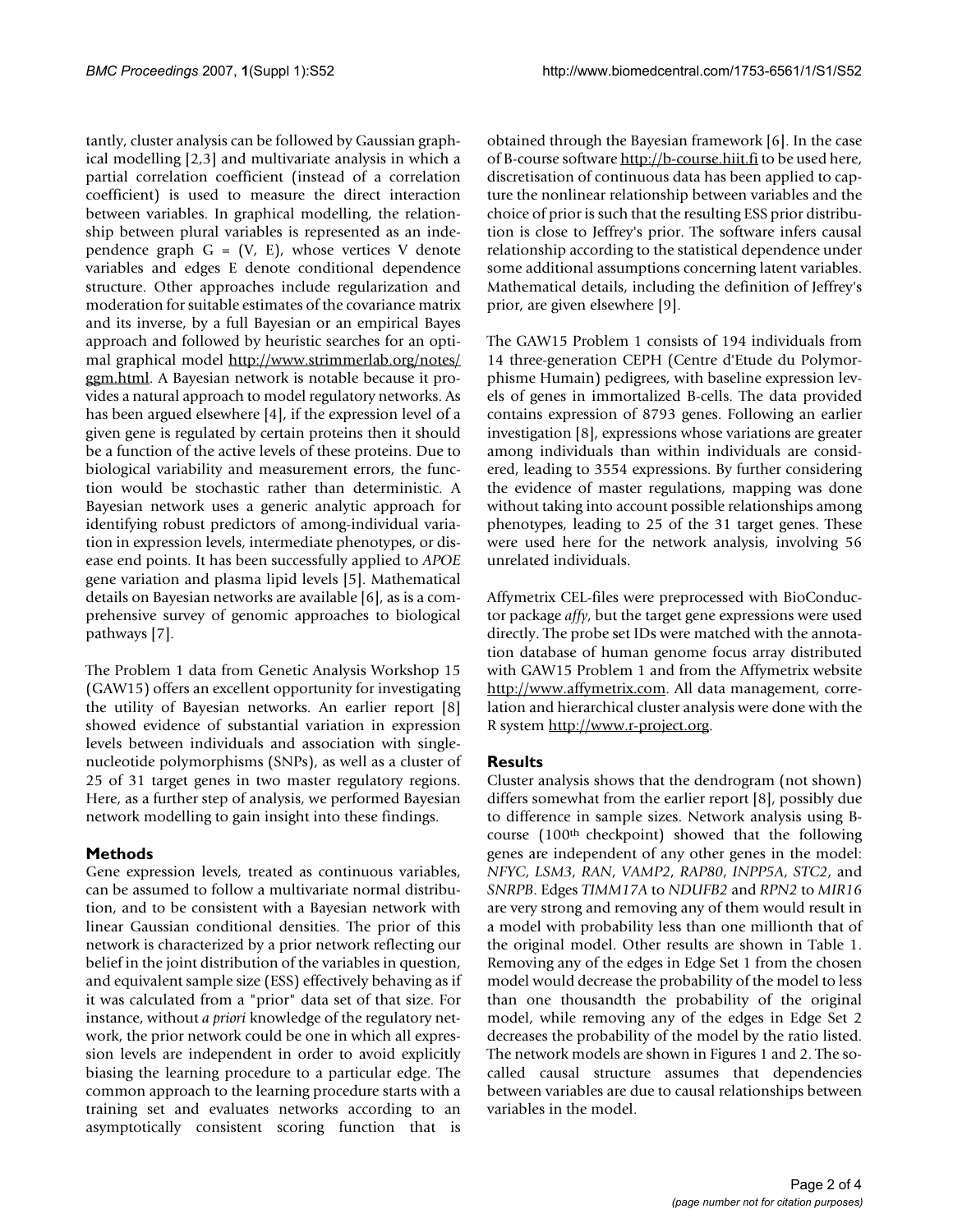

#### **Figure 1**

**Importance of the dependencies**. Solid line has direct causal influence ("direct" means that causal influence is not mediated by any other variable that is included in the study).

# **Discussion**

Our analysis provides new insights into the complex interactions of gene expression levels in GAW15 Problem 1 data. This work demonstrates the potential usefulness of statistical inference on causal structure. Without an *a priori* biological hypothesis, it serves as an exploratory tool for subsequent confirmatory analysis. We chose not to repeat the linkage and association analysis but use earlier findings directly [8] and have used the non-informative prior in the analysis as in the current version of B-course. More generally, the influence of the prior network can depend on a variety of factors and is the subject of ongoing research.

An apparent limitation of this work, though not uncommon in gene-expression studies, is the relatively small sample size used. To fully elucidate the biological pathways involved may be difficult. For example, *CYCS* is involved in six pathways according to [http://escience.inv](http://escience.invitrogen.com/ipath/) [itrogen.com/ipath/](http://escience.invitrogen.com/ipath/). Nevertheless, this would be a useful step towards understanding of the biological mechanism underlying the master regulators in question. A further limitation relates to the assumption often made in analysis of gene expression data that expression levels of genes



# **Figure 2**

**Importance of the causal structure**. Solid line has direct causal influence ("direct" means that causal influence is not mediated by any other variable that is included in the study). Dashed line indicates there are two possibilities, but we do not know which holds. Dashed line without any arrow heads indicates there is a dependency but we do not know the reciprocal dependence.

are proxies for the activity level of the proteins they encode, although there are numerous examples in which activation or silencing of a regulator is carried out by posttranscriptional protein modifications. Statistical robustness and biological interpretability remain as the two main challenges for Bayesian network analyses, to which replication, bootstrapping and benchmarking have been proposed.

Our inference of gene networks also exploits the covariance structure of the data, like structural equation modelling [10,11], but it is exploratory or hypothesis-generating rather than confirmatory or hypothesis-driven. A number of other software systems are of interest, e.g., ASIAN (a web-based regulatory network framework [12], [http://](http://eureka.cbrc.jp) [eureka.cbrc.jp\)](http://eureka.cbrc.jp) and deal [13]. The B-course software can also generate input files for HUGIN, a commercial tool for inference with Bayesian networks [http://www.hugin.com.](http://www.hugin.com) Further investigations would be fruitful and may involve